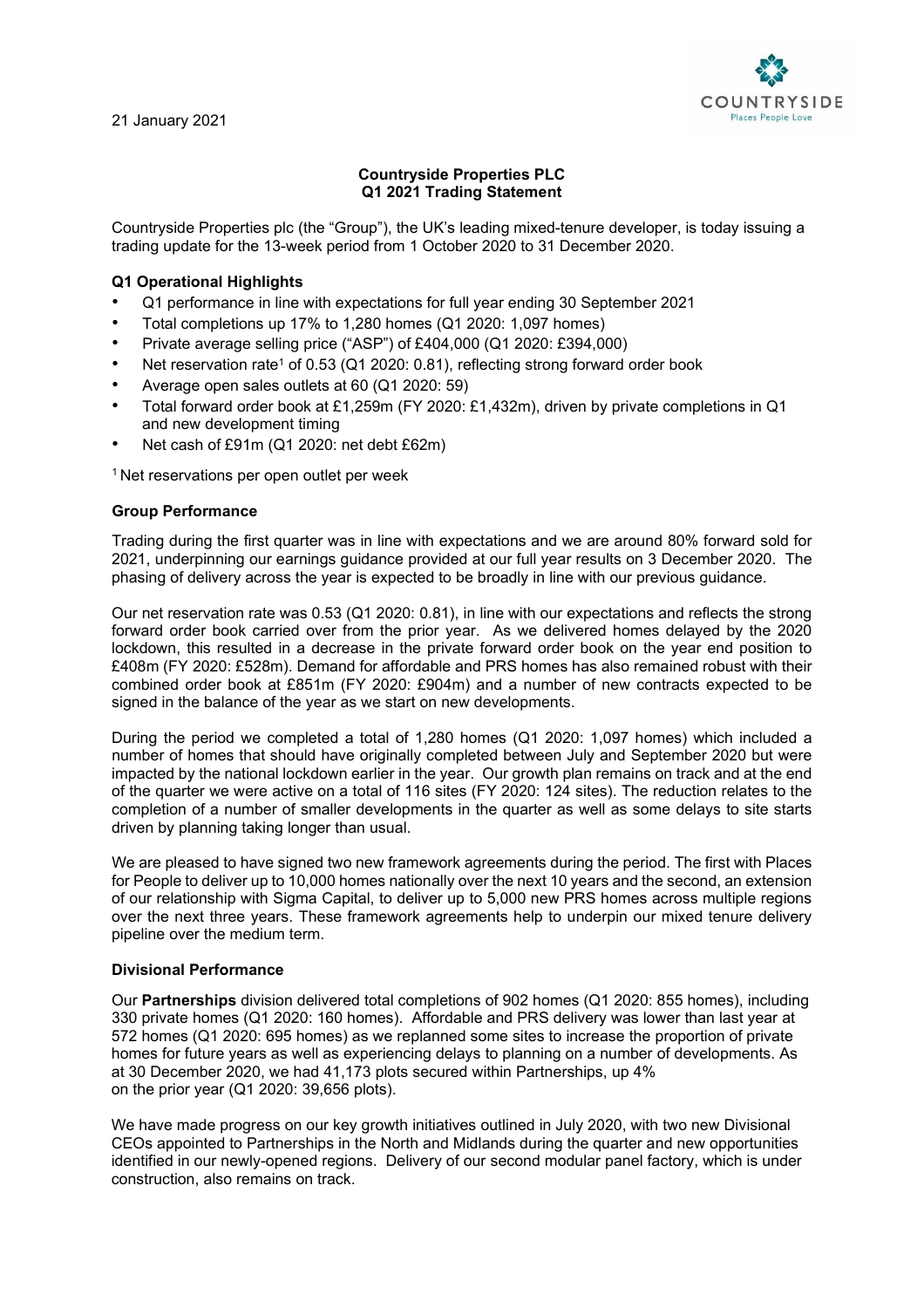Our **Housebuilding** division delivered 56% more completions on the prior year at 378 homes (Q1 2020: 242 homes) reflecting the completion of a number of properties which were originally scheduled for Q4 FY20 completion. Overall, our land bank stood at 26,008 plots (Q1 2020: 24,957 plots).

### **Sustainability**

Over the last 12 months we have increased our focus on operating as a more sustainable business. This is to ensure that we take a long-term view of the business, including our environmental performance, alongside our social impact while delivering an exceptional customer experience to everyone who interacts with Countryside. Following the recent appointment of a Group Sustainability Director, we will launch our new approach to sustainability, including science-based targets, in March 2021. This will be followed in the summer with the publication of a detailed statement setting out our Pathway to Net Zero.

### **Group structure**

The internal reorganisation of the Group announced at our full-year results on 3 December 2020 is progressing in line with the process set out and, to the extent that counter-party consents are received, is expected to be completed at the end of March 2021. Completing this process will facilitate a smoother separation of the two divisions when the Board believes it is in the best interests of the Company and its shareholders.

### **Chair succession**

The Nomination Committee, led by our Senior Independent Director, Douglas Hurt, has commenced a search for a Non-Executive Chair following the announcement of David Howell's intention to step down later this year. The Board is focusing on candidates who have the requisite skill set and experience to lead the Company during the next phase of its growth and we will provide a further update in due course.

### **Outlook**

We enter the second quarter with good visibility which underpins our delivery for the full year. Whilst some economic uncertainty remains as a result of the COVID pandemic and new UK-EU trading arrangements, the outlook for the Group remains positive given sustained levels of strong demand for our homes across all tenures. All our construction sites remain open in line with our health and safety guidelines and our sales teams are operating on an appointment only basis. Build programmes remain on track for the full year and we anticipate further growth in the number of open outlets in the second quarter. We remain focused on delivering exceptional customer service, continuing to operate at HBF 5-star builder status. Overall, we remain on track to deliver our full year plans.

### **Iain McPherson, Group Chief Executive, commented:**

"We have entered the new financial year with a strong forward sales position which underpins our guidance for FY21. We continue to win new business as we progress our accelerated growth strategy. The plans set out last summer for regional expansion are on track and we are progressing the separation of our two divisions. I would like to thank all our employees for their continued hard work during the quarter, in particular through the current national lockdown."

- Ends -

Enquiries:

Countryside Properties – 01277 260 000 Iain McPherson – Group Chief Executive Mike Scott – Group Chief Financial Officer Victoria Prior – Managing Director, Corporate Affairs

Brunswick Group LLP – 020 7404 5959 Nina Coad Oliver Sherwood